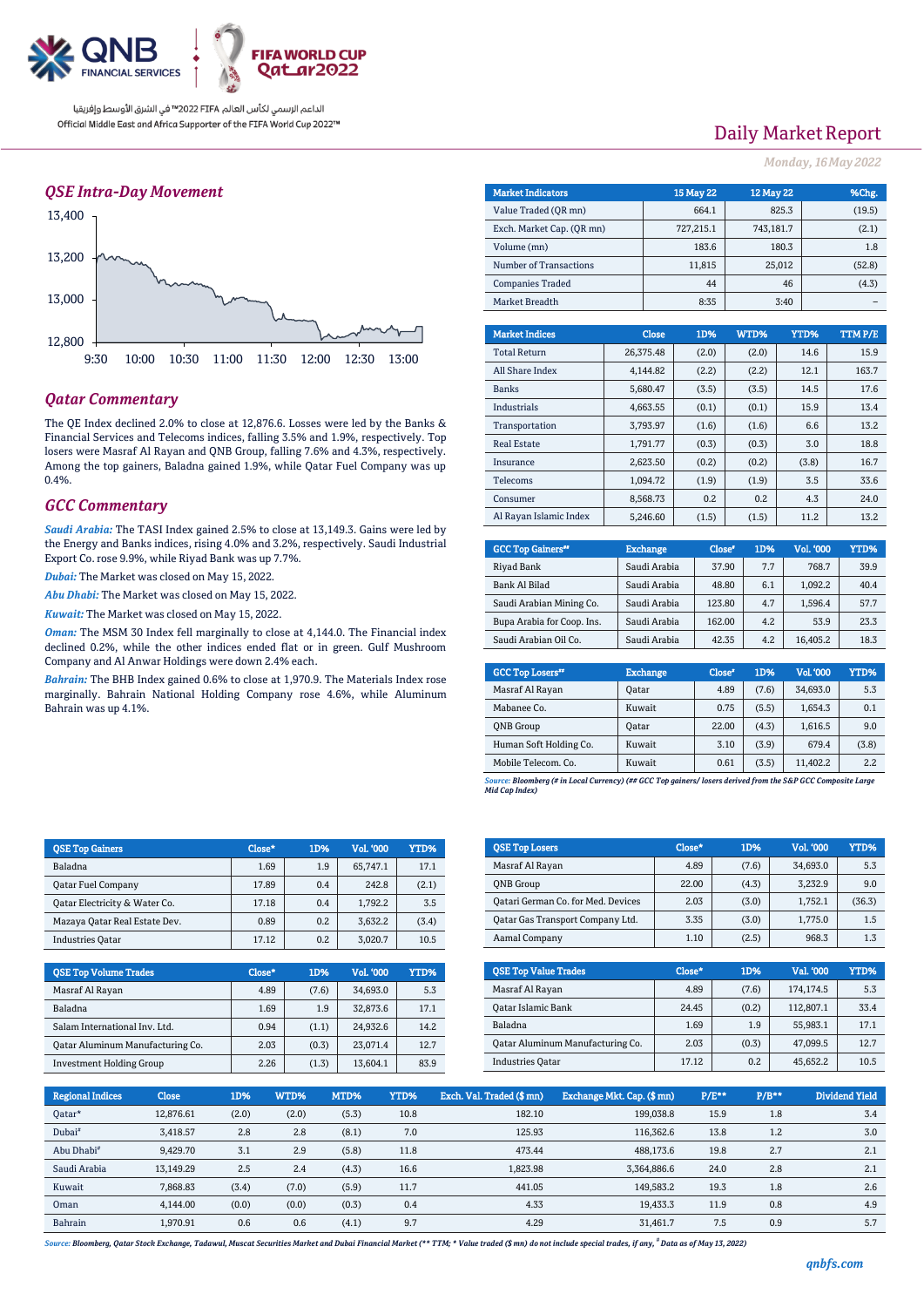

الداعم الرسمى لكأس العالم PIFA™ في الشرق الأوسط وإفريقيا Official Middle East and Africa Supporter of the FIFA World Cup 2022™

# Daily Market Report

#### *Monday, 16May 2022*

#### *Qatar Market Commentary*

- The QE Index declined 2.0% to close at 12,876.6. The Banks & Financial Services and Telecoms indices led the losses. The index fell on the back of selling pressure from Qatari and GCC shareholders despite buying support from Arab and Foreign shareholders.
- Masraf Al Rayan and QNB Group were the top losers, falling 7.6% and 4.3%, respectively. Among the top gainers, Baladna gained 1.9%, while Qatar Fuel Company was up 0.4%.
- Volume of shares traded on Sunday rose by 1.8% to 183.6mn from 180.3mn on Thursday. However, as compared to the 30-day moving average of 236.6mn, volume for the day was 22.4% lower. Masraf Al Rayan and Baladna were the most active stocks, contributing 18.9% and 17.9% to the total volume, respectively.

| <b>Overall Activity</b>        | Buy %* | Sell %* | Net (QR)         |
|--------------------------------|--------|---------|------------------|
| Qatari Individuals             | 44.06% | 34.00%  | 66,851,357.2     |
| <b>Oatari Institutions</b>     | 26.46% | 38.91%  | (82,710,739.8)   |
| Oatari                         | 70.52% | 72.91%  | (15,859,382.6)   |
| <b>GCC</b> Individuals         | 0.75%  | 0.47%   | 1833, 135.9      |
| <b>GCC</b> Institutions        | 1.92%  | 5.41%   | (23, 211, 474.3) |
| GCC                            | 2.67%  | 5.88%   | (21.378.338.4)   |
| Arab Individuals               | 9.74%  | 9.40%   | 2,267,293.0      |
| Arab Institutions              | 0.00%  | 0.00%   |                  |
| Arab                           | 9.74%  | 9.40%   | 2.267,293.0      |
| Foreigners Individuals         | 3.12%  | 2.95%   | 1,166,892.7      |
| <b>Foreigners Institutions</b> | 13.95% | 8.86%   | 33,803,535.4     |
| <b>Foreigners</b>              | 17.07% | 11.81%  | 34.970,428.0     |

*Source: Qatar Stock Exchange (\*as a % of traded value)*

### *Earnings Releases*

#### Earnings Releases

| <b>Company</b>                         | <b>Market</b> | <b>Currency</b> | <b>Revenue</b><br>$(mn)$ 102022 | % Change<br>YoY | <b>Operating Profit</b><br>$(mn)$ 102022 | % Change<br>YoY | <b>Net Profit</b><br>(mn) 1Q2022 | % Change YoY |
|----------------------------------------|---------------|-----------------|---------------------------------|-----------------|------------------------------------------|-----------------|----------------------------------|--------------|
| <b>Gulf Pharmaceutical Industries</b>  | Abu Dhabi     | AED             | 418.6                           | 156.0%          | 8.5                                      | N/A             | 1.5                              | N/A          |
| National Takaful Company               | Abu Dhabi     | AED             | 112.8                           | 20.9%           | N/A                                      | N/A             | (199.0)                          | N/A          |
| <b>Union Insurance Company</b>         | Abu Dhabi     | AED             | 246.7                           | $-1.5%$         | N/A                                      | N/A             | 14.0                             | 72.9%        |
| Al Ain Ahlia Ins. Co.                  | Abu Dhabi     | AED             | 367.1                           | $-1.5%$         | N/A                                      | N/A             | 15.5                             | 13.9%        |
| Al - Naeem Holding for Investments     | Dubai         | AED             | 728.9                           | $-22.2%$        | N/A                                      | N/A             | 75.1                             | $-95.0%$     |
| Air Arabia                             | Dubai         | <b>AED</b>      | 1,128.6                         | 97.3%           | N/A                                      | N/A             | 290.9                            | 759.4%       |
| National International Holding Company | Dubai         | AED             | 1.0                             | 1104.8%         | N/A                                      | N/A             | 0.9                              | 1590.4%      |
| Dubai Investments                      | Dubai         | AED             | 409.4                           | 17.7%           | N/A                                      | N/A             | 202.5                            | 63.6%        |
| <b>Amlak Finance</b>                   | Dubai         | <b>AED</b>      | 34.5                            | $-15.5%$        | N/A                                      | N/A             | 13.1                             | 105.1%       |
| Shuaa Capital                          | Dubai         | AED             | 86.1                            | $-13.5%$        | (28.8)                                   | N/A             | 5.6                              | $-77.5%$     |
| Gfh Financial Group                    | Dubai         | AED             | 24.7                            | 40.3%           | N/A                                      | N/A             | 19.1                             | 18.6%        |
| Oman Insurance Company                 | Dubai         | AED             | 1,107.1                         | 9.3%            | N/A                                      | N/A             | 67.1                             | 11.2%        |
| <b>Amanat Holdings</b>                 | Dubai         | AED             | 130.8                           | 77.5%           | 33.8                                     | 9.4%            | 32.0                             | 1.6%         |
| Aramex                                 | Dubai         | AED             | 1,448.9                         | 1.7%            | 75.0                                     | $-5.6%$         | 46.5                             | 14.4%        |
| SICO                                   | Bahrain       | <b>BHD</b>      | 2.2                             | 86.5%           | N/A                                      | N/A             | 2.2                              | 80.5%        |
| Arab Insurance Group                   | Bahrain       | <b>BHD</b>      | 1.2                             | $-79.3%$        | N/A                                      | N/A             | 2.6                              | 69.3%        |

*Source: Company data: DFM, ADX, MSM, TASI, BHB. (#Values in Thousands, \*Financial for 1Q2022)*

### *Qatar*

- Qatar General Insurance & Reinsurance Co. announces the postponement of its Ordinary General Assembly Meeting for the year 2022 to 19 May 2022 – Qatar General Insurance & Reinsurance Company announced the postponement of its Ordinary General Assembly Meeting for the year 2021 due to the lack of quorum. The second meeting will be held virtually (through "Zoom" application) on Thursday 19 May 2022 at 06:30 PM. Registration to the Second General Assembly meeting for the year 2021 in person (either self or by proxy) at Company headquarters in area 4, Musheirib, Street 880, Building No. 23, starting from 05:00 PM till 06:00 PM. (QSE)
- Qatar General Insurance & Reinsurance Co. postpones the date of the Extraordinary General Assembly Meeting for the year 2021 – Qatar General Insurance and Reinsurance Company announced the postponement date of the Extraordinary General Assembly Meeting for the year 2021 which was scheduled to take place on May 15, 2022. The date of the new Extraordinary General Assembly meeting will be announced at a later time. (QSE)
- Al Faisal Holding launches new firm 'Metaserra' Al Faisal Holding, one of Qatar's largest diversified group of companies, launched its new subsidiary Metaserra, a joint venture with Turkey's Doludizgin. Metaserra will offer production services to the cinema, television, and digital platforms, as well as for films, series, commercials, and documentaries.

These services will cover several areas including screenplay and scriptwriting, set design, visual and special effects, production design, and music and soundtracks. The new subsidiary was launched in the presence of Sheikh Faisal bin Qassim Al Thani, Chairman of Al Faisal Holding and a delegation from the Turkish Embassy. (Peninsula Qatar)

- Report: House rents likely to remain high this year Rising residential rents seen in Qatar during the first quarter of the year reflect the increase in demand for residential property in the country ahead of the FIFA World Cup Qatar 2022 in November. And as availability falls further towards the end of the year, residential rents are expected to continue to climb, global real estate advisory firm Cushman and Wakefield has said in its latest Real Estate Market Review Qatar Q1 2022. The surge in residential property demand is partly due to the Supreme Committee and Legacy reserving accommodation to house fans during the tournament. There has also been strong demand from corporate entities looking to secure much-needed staff accommodation in the build-up to the tournament. The impact of increased demand on rental levels has been most evident in prime apartments, where rental levels for new leases have increased by 10% to 15% over the past year, said the report. (Peninsula Qatar)
- Utopia Properties: Qatar's real estate transactions see a 49% rise in April – As many as 330 property deals worth QR2.18bn were struck between April 3 and April 28 in Qatar, up 49% when compared with that in March and 9% against that in April 2021, according to Utopia Properties. The deals included 136 houses, 160 vacant plots, 13 residential buildings, six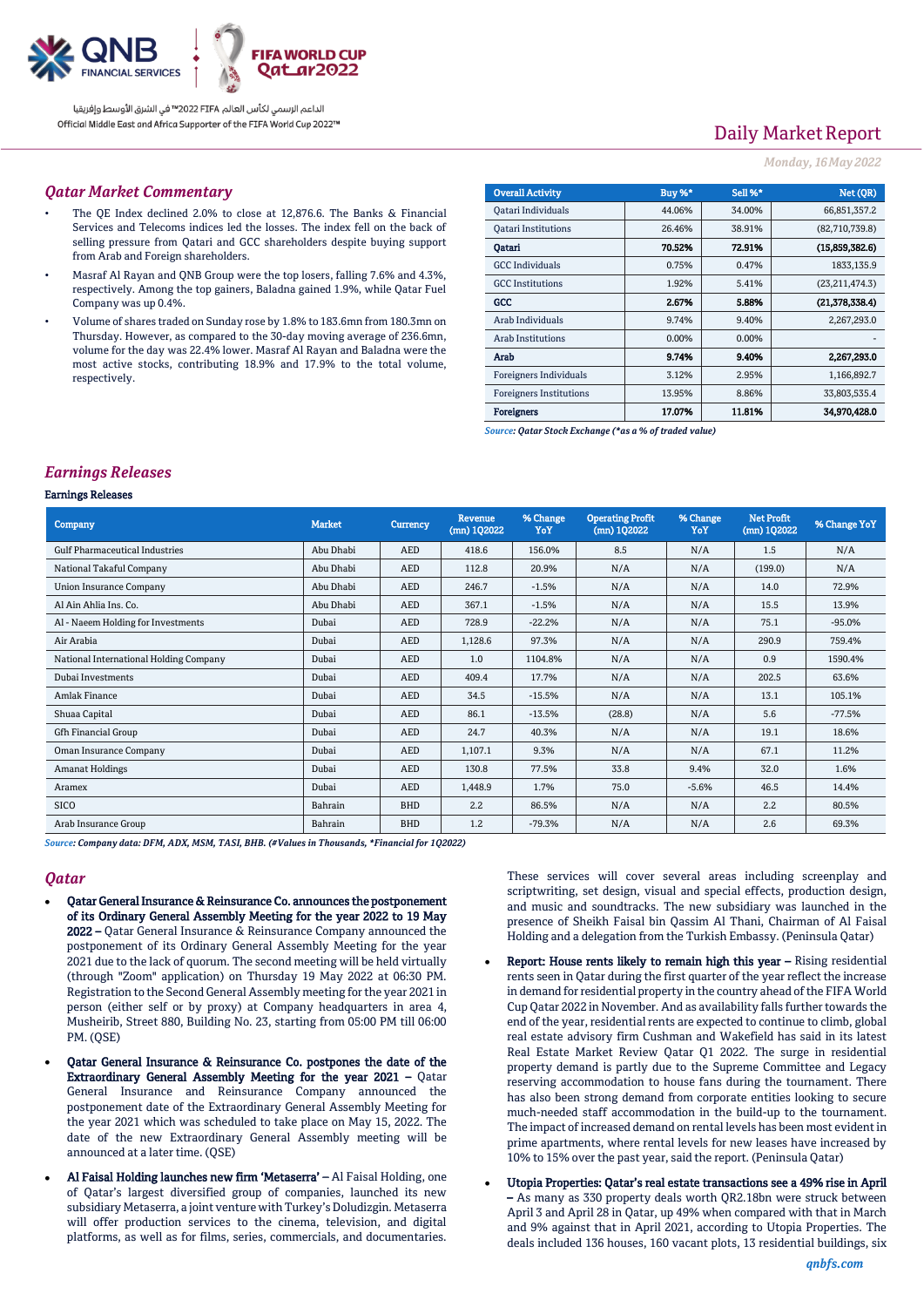

الداعم الرسمي لكأس العالم PIFA™ في الشرق الأوسط وإفريقيا Official Middle East and Africa Supporter of the FIFA World Cup 2022™

apartment complexes, five commercial buildings, six multi-purpose vacant plots, and two multi-purpose buildings. Besides the months saw the sale of a set of retail shops and a palace. In terms of selling prices during last April, Utopia Index stated that the average sale of vacant land deals amounted to QR348 per square foot, while the average selling price of house deals amounted to QR440 per foot, and the average sale of residential building deals was QR1,250 per foot. Doha municipality acquired the largest percentage of the value and number of deals during April 2022, with 103 real estate deals representing 31% of the total number of deals, with a value of QR1.18bn, which constitutes approximately 54% of the total transaction's values during the month. (Qatar Tribune)

- QFC, Founder Institute sign MoU to boost business ecosystem Qatar Financial Centre (QFC), a leading onshore financial and business center in the region, has signed a Memorandum of Understanding (MoU) with Founder Institute, Incorporated (FI), an American business incubator, entrepreneur training and startup launch program with the aim to propel the startup business environment in Qatar. Established in 2009, Founder Institute Incorporated is a pre-seed accelerator comprising a global network of entrepreneurs, mentors, investors, and ecosystem leaders, with local chapters in over 200 cities and more than 90 countries. The MoU records the intention of both parties to pursue areas of mutual collaboration, keeping in mind QFC's target sectors, which include digital, technology, financial services, and professional business services.FI startups that are licensed by the QFC can benefit from 100% ownership, a robust legal infrastructure, and a dedicated Client Affairs team to support their business needs. Signed by Yousuf Mohamed Al Jaida, Chief Executive Officer, QFC, and Andrew Crawford, Head of Finance, FI, the MoU serves the overarching goal of achieving a diversified and competitive economy in line with the Qatar National Vision 2030. (Peninsula Qatar)
- Greek Tourism partners with Qatar Airways, Wego The Greek National Tourism Organization (GNTO) has signed two high profile strategic partnerships with Qatar Airways and online travel agent Wego at the recently concluded Arabian Travel Market (ATM) in Dubai, UAE. The announcements were officially presented at a press conference on the GNTO stand hosted by the General Secretary of the GNTO, Dimitrios Fragakis, and come as the national tourism body steps up its efforts to promote Greek tourism across the region ahead of the summer travel period by showcasing the exceptional weather and diverse experiences on offer throughout the year. The GNTO is partnering with Qatar Airways to promote new direct routes to Greece as part of its ongoing commitment to offering seamless connectivity for passengers looking to enjoy as many one-stop connections as possible. The popular Greek island of Santorini, with one of the most famous views in the world, will join high-demand flights to Athens and Mykonos to become the third destination to be served in Greece by Qatar Airways. Qatar Airways and the GNTO will run a dedicated media campaign to raise awareness among audiences in the UAE, Qatar and Saudi Arabia, with a focus on the unique, money can't buy experiences that only Greece has to offer. The campaign will also target potential travelers from as far afield as Australia. (Bloomberg)
- About 13 projects available in Mali for Qatari investors Qatar Chamber First Vice-Chairman Mohamed bin Towar Al Kuwari met with a trade delegation from Mali led by Fatoumata Batouly Niane, Chief Executive Officer of Touly's Enterprise. The meeting touched on the investment opportunities available in Mali in a number of projects to promote them among Qatari investors willing to invest in Mali. Addressing the meeting, Al Kuwari said that Qatar Chamber welcomes the visiting delegation, noting that the investment opportunities offered during the meeting attract Qatari investors and correspond with the Qatari interest in boosting foreign investments with the framework of the economic diversification strategy. Al Kuwari affirmed the Chamber's readiness to promote these opportunities among QC members to urge them to invest in Mali, stressing that Qatari investors are interested in the investment climate in Mali. He also expressed the Chamber's strong interest to strengthen cooperation with the Malian side, especially since there is a memorandum of understanding signed between Qatari and Malian chambers, calling to activate it to enhance cooperation between the private sectors. During the meeting, the Malian delegation reviewed the

# Daily Market Report

*Monday, 16May 2022*

investment opportunities available in Mali which include 13 projects in various sectors including green energy, infrastructure and building malls, sport club and hospitals, as well as industrial projects, civil development, transport, waste management and human development and building a bridge in the Malian capital. (Peninsula Qatar)

- QIBK introduces new features to mobile app Qatar Islamic Bank (QIBK) announced the launch of three new features to its globally acclaimed Mobile App to simplify the digital banking experience, in line with its digital transformation strategy. QIBK introduced the Balance Sneak Peek feature in addition to the Dark Mode and Segment Mode. With over 2mn logins to the QIB Mobile App each month, most of them are related to account or credit card balance inquiries. The introduction of the Balance Sneak Peek feature makes it easier for customers to track their money on the move and easily check their balance on their smartphone without the need to log in to the Mobile App. On logging in to their account, customers can set up the Balance Sneak Peek feature securely via the settings menu and can select up to five accounts they would like to view their balance, as well as change which accounts they want to see at any time, or turn off the Sneak Peek feature completely. Once the feature is enabled, customers will be able to 'peek' at their selected balances without the need to login into the App. The Bank has additionally introduced the Dark Mode feature offering customers the ability to adjust the look of their App to their needs preferences. The new feature will reduce the stress on the eyes when using the App at night and is more economical with the battery as it decreases the power consumption of the display. (Peninsula Qatar)
- Qatar, Sweden discusses cooperation in manpower-related issues A joint technical committee between the State of Qatar and the Kingdom of Sweden will hold extensive meetings to discuss cooperation in the field of manpower, based on the labor agreement signed between the Government of Sweden and the Ministry of Labor. The meetings will be convened during the visit of the Swedish labor delegation to Doha, within the framework of the technical cooperation program between the Ministry of Labor and the International Labor Organization (ILO), as well as the memorandum of understanding signed between both Qatar and Sweden. The technical meetings with the delegation will continue with the Swedish Work Environment Authority "SWEA", from May 15 to 19. The visit aims to exchange experiences in the field of Labor inspection, enhance the capabilities of the Ministry of Labor inspectors, and focus on some sectors in which women show broader presence, including hotels, restaurants and catering services (hospitality sector). At the meeting, they discussed gender equality and its association with the issue of labor inspection, the practices that the ministry can adopt within the labor inspection department on the one hand, and how the labor inspectorate can affect the practices followed in workplaces on the other hand. (Peninsula Qatar)
- BPC Qatar felicitates Indian Minister of State for External Affairs Muraleedharan – The Indian Business and Professionals Network (IBPC)- Qatar felicitated India's Minister of State for External Affairs and Parliamentary Affairs V. Muraleedharan during a recent community reception held at ICC Qatar headquarters in Qatar. Team IBPC, along with some of its members and senior Indian businessmen also had a closeddoor meeting with the minister and an accompanying delegation to discuss issues concerning the welfare of the Indian businessmen and professionals in Qatar. The meeting was also attended by IBPC Patron Ambassador HE Deepak Mittal and Indian Embassy's Counsellor (Political and Commerce) Angeline Premalatha. The minister congratulated IBPC for its efforts in promoting bilateral trade between India and Qatar and assured IBPC of all support to ensure that the Indian Business and Professionals Community is empowered to improve Indo-Qatar relations and trade. (Qatar Tribune)

### *International*

*qnbfs.com* Survey: Lending to small businesses dries up as outlook darkens – Lending to small businesses in Britain has fallen to its lowest since at least 2014 as companies and banks worry about the worsening economic outlook, according to a survey published on Monday. Only 9% of small firms sought finance in the first three months of this year, the lowest proportion since the Federation of Small Business began asking the question eight years ago. The share of firms that saw their applications approved was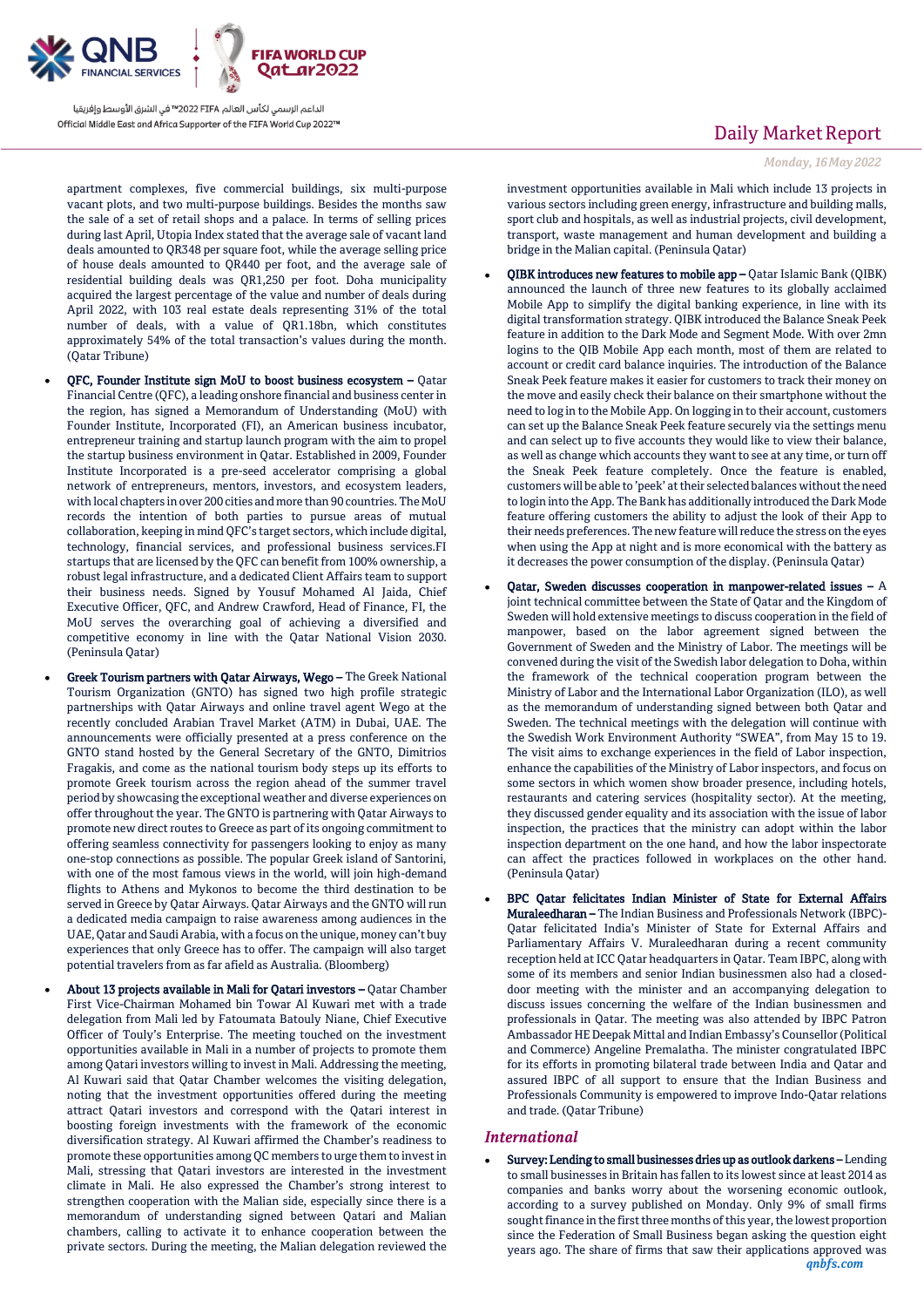

الداعم الرسمي لكأس العالم PIFA≤™ في الشرق الأوسط وإفريقيا Official Middle East and Africa Supporter of the FIFA World Cup 2022™

also at a record low of 43%, the FSB said. "Lenders pulling up the drawbridge for small firms will threaten our already faltering economic recovery," FSB National Chair Martin McTague said. The FSB surveyed 1,211 small business owners and sole traders in March and April. Earlier this month, the Bank of England warned of a sharp economic slowdown and possibly a recession with inflation set to peak above 10% later this year. (Reuters)

- Economists sound the alarm over UK's post-Brexit finance plans More than 50 economists warned on Monday that Britain's post-Brexit plans to boost the competitiveness of its huge finance industry risked creating the kind of problems that led to the global financial crisis. The government, seeking to use its "Brexit freedoms", announced this month that it would require regulators to help the City of London to remain a global financial center after the country left the European Union. The group of 58 economists, including a Nobel Prize winner and former business minister Vince Cable, said making competitiveness an objective could turn regulators into cheerleaders for banks and lead to poor policymaking. It also raised the risk of hurting the real economy as the finance sector sucks in a disproportionate share of talent, they said in an open letter to finance minister Rishi Sunak. "The UK instead needs clear regulatory objectives that promote economy-wide productivity, growth and market integrity, and also protect consumers and taxpayers, advance the fight against climate change and tackle dirty money to protect our collective security," the letter said. Britain's financial services minister, John Glen, has said the new competitiveness objective for the Bank of England and the Financial Conduct Authority would be secondary to keeping markets, consumers and companies safe and sound. Banks have sought more focus on competitiveness than proposed, but the government has faced push-back from the BoE which has warned against a return to the "light touch" era that ended with lenders being bailed out during the financial crisis. (Reuters)
- China's economy cools sharply in April as lockdowns bite China's economic activity cooled sharply in April as widening COVID-19 lockdowns took a heavy toll on consumption, industrial production and employment, adding to fears the economy could shrink in the second quarter. Full or partial lockdowns were imposed in dozens of cities in March and April, including a protracted shutdown in commercial center Shanghai, keeping workers and shoppers confined to their homes and severely disrupting supply chains. Retail sales in April shrank 11.1% from a year earlier, the biggest contraction since March 2020, data from the National Bureau of Statistics showed on Monday. The reading worsened from March's 3.5% fall and missed the forecasts for a 6.1% drop. Diningout services were suspended in some provinces and China's auto sales in April plunged 47.6% from a year earlier as car makers slashed production amid empty showrooms and parts shortages. As the anti-virus measures snarled supply chains and paralyzed distribution, industrial production fell 2.9% from a year earlier, notably worse than a 5.0% gain in March and was below expectations for 0.4% growth. The reading was the largest decline since February 2020. The shock also weighed on the job market, which Chinese leaders have prioritized for economic and social stability. The nationwide survey-based jobless rate rose to 6.1% in April from 5.8%, the highest since February 2020 when it stood at 6.2%. The government aims to keep the jobless rate below 5.5% in 2022. China wants to create more than 11mn jobs, and preferably 13mn urban jobs this year, Premier Li Keqiang said in March, but he recently called the country's employment situation "complicated and grim" following the worst COVID-19 outbreaks since 2020. Fixed asset investment, a main driver that Beijing is counting on to prop up the economy as exports lost momentum, increased 6.8% year-on-year in the first four months, compared with an expected 7.0% rise. (Reuters)
- Japan wholesale prices hit record 10% as energy costs soar Japan's wholesale prices in April jumped 10% from the same month a year earlier, data showed on Monday, rising at a record rate as the Ukraine crisis and a weak yen pushed up the cost of energy and raw materials. The surge in the corporate goods price index (CGPI), which measures the price companies charge each other for their goods and services, marked the fastest year-on-year rise in a single month since comparable data became available in 1981. The gain followed a revised 9.7% increase in March, and was higher than a median market forecast for a 9.4% increase. Unlike

# Daily Market Report

### *Monday, 16May 2022*

other central banks worried about surging inflation, the Bank of Japan (BOJ) has kept its ultra-easy monetary policy in place on the view that the cost-push rise in inflation is not bringing long-term price expectations to its 2% target. "Companies have been trying to absorb the rising costs by corporate efforts, but from last year onwards that has become harder for them to endure," said Takeshi Minami, chief economist at Norinchukin Research Institute. "They will be left no choice but to pass on those extra cost." Japanese firms have been slow in passing on rising cost to households as soft wage growth does little to help consumer sentiment and makes them cautious about scaring off consumers with price hikes. The yen-based import price index jumped 44.6% in April from a year earlier, Monday's data showed, a sign the yen's recent declines are inflating the cost of imports for Japanese firms. The BOJ last month projected core consumer inflation to hit 1.9% in the current fiscal year that started last month before moderating to 1.1% in fiscal 2023 and 2024 - a sign it sees current cost-push price rises as transitory. But analysts expect consumer inflation to hover around 2% in the coming months as the high raw material costs force more firms to hike prices, posing a risk to Japan's fragile economic recovery. "Everything ultimately depends on whether consumers accept price hikes," said Minami. "While they're likely to be okay with it to some extent, they won't fully accept it, leading to a spending decline." (Reuters)

### *Regional*

- Top CEO Conference and Awards to recognize industry leaders in GCC Braving the setbacks they had faced during the pandemic; head honchos of top companies will be attending the Top CEO Conference and Awards to be held in the city from May 17-18 to celebrate leadership in the Gulf Cooperation Council (GCC). According to the organizer's statement, the Top CEO Awards are based on the financial performance, size, and corporate governance of GCC-listed companies. Julien Hawari, the organizer of the TOP CEO, Special Edition, said in the statement: "All of the publicly listed companies in the Arabian Gulf stock markets are evaluated on their annual financial performance, and the ranking is not a result of a nomination by a jury relying on undisclosed metrics." The statement added that companies are evaluated if they are listed on any of the seven GCC stock markets. Moreover, Hawkamah Institute has provided corporate governance guidelines developed by the Top CEO in partnership with INSEAD Business School. One of the Big Four has audited the results, and KPMG is auditing the Top CEO ranking for the 2022 awards, the statement said, while adding that Arab News and Al Arabiya News channel were chosen as media partners of the event. According to Hawari, the awards were created in 2012 to recognize those who created value and boosted the region's economy while maintaining transparency and good corporate governance. (Bloomberg)
- Saudi Arabia records highest quarterly budget surplus in 6 years at \$15bn – Saudi Arabia recorded its highest quarterly budget surplus in six years during the first quarter of 2022, amounting to SR57.5 bn (\$15.3bn), the Ministry of Finance announced on Sunday. Revenues reached SR278bn while expenses worth SR220bn were recorded during the period. According to the Finance Ministry report, the Kingdom's non-oil revenues reached SR94.26bn. This is the highest quarterly surplus since the ministry began announcing the budget on a quarterly basis since the beginning of 2016. The surplus is attributed to the rising oil prices. The Kingdom's public debt rose to SR 958.64bn in the first quarter, from SR 938bn in the same quarter last year while public spending amounted to SR22.46bn, the ministry said. Saudi Arabia's economy expanded by a robust 2.2% quarter-on-quarter in Q1, which translates into year-on-year growth of 9.6%, the fastest rate since 2011. This expansion resulted from a rise in output from all sectors but was mainly driven by a sharp rise in the oil sector which grew 2.9% over the quarters, reported the General Authority for Statistics. Oil production in the Kingdom was 10.3mn bpd in March, which translated into a growth of 26.7% year-on-year. (Arab News)
- Saudi April consumer price index up 2.3% Saudi Arabia's consumer price index rose 2.3% from a year earlier in April, fueled by higher prices of transport, and food and beverages, government data showed on Sunday. Transport prices increased by 4.6%, while food and beverages prices rose 4.3%, the data showed. Compared to March 2022, consumer prices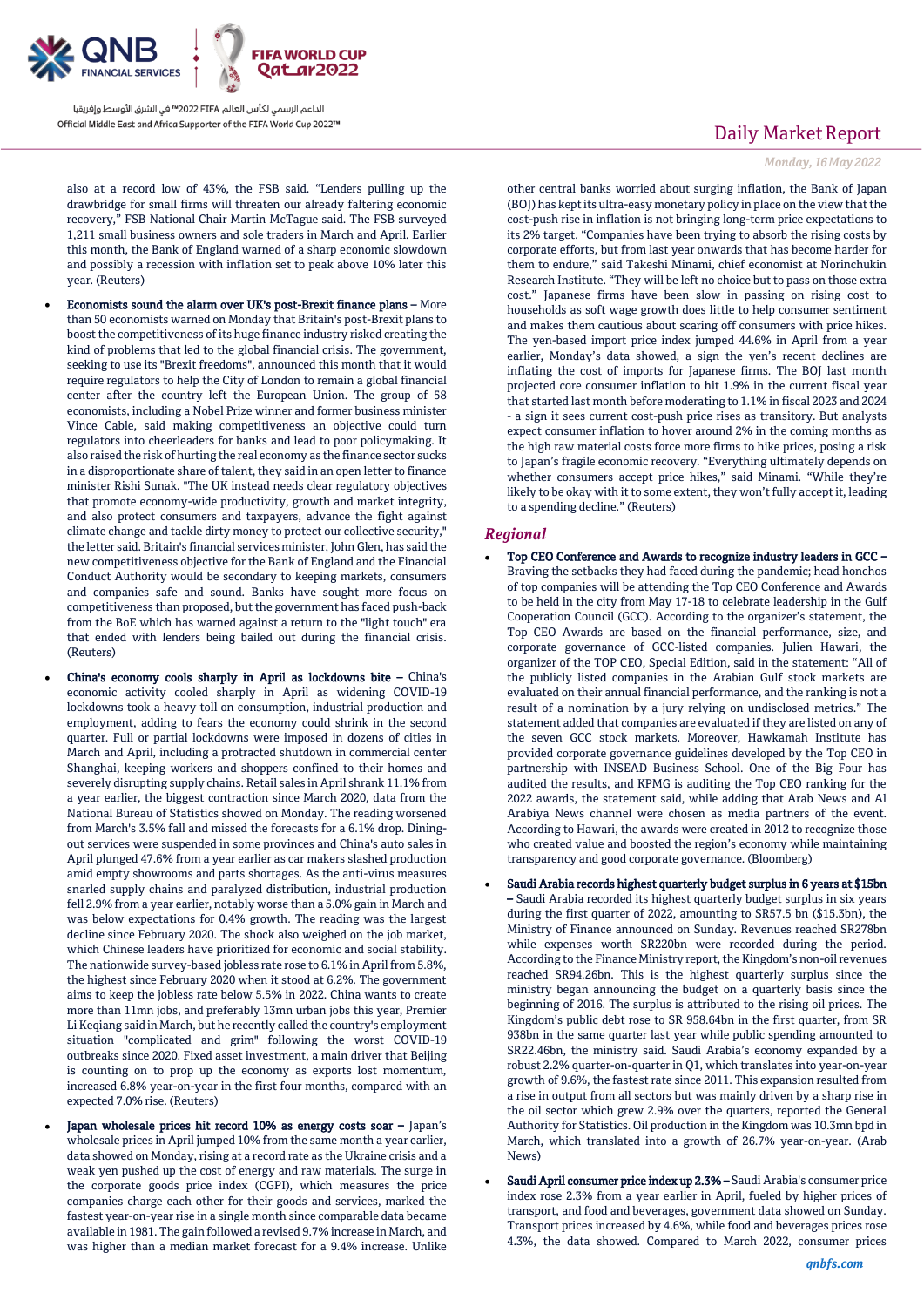

الداعم الرسمي لكأس العالم PIFA≤™ في الشرق الأوسط وإفريقيا Official Middle East and Africa Supporter of the FIFA World Cup 2022™

Daily Market Report

*Monday, 16May 2022*

increased by 0.4%, Saudi Arabia's General Authority for Statistics said in a statement. (Zawya)

- Saudi Aramco Q1 profits jump 82% The Saudi Arabian Oil Company 'Aramco' on May 15 announced its first-quarter 2022 financial results, posting an 82% year-on-year increase in net income to \$39.5bn, results were underpinned by higher crude oil prices and volumes sold, and improved downstream margins. Cash flow from operating activities reached SAR143bn (\$38.2bn) in the first quarter of this year compared to SAR99.3bn (\$26.5bn) In the first quarter of 2021, free cash flow increased by 68% year-on-year compared to the same period last year to SAR114.9bn (\$30.6bn). Aramco President and CEO Amin H Nasser said the company continued its progress, achievements, and interaction with the markets, bringing the first-quarter results to an exceptional level, making it the strongest quarterly profit since the company's initial public offering in 2019. (Peninsula Qatar)
- Ajman Free Zone signs four agreements at ATM Ajman Free Zone (AFZ) signed four agreements with Fairmont Hotel Ajman, Bahi Ajman Palace Hotel, Zoya Health & Wellbeing Resort Ajman, and Altayar Travel & Tourism during the recently concluded Arabian Travel Market (ATM) in Dubai. Under the terms of the memorandums of understanding (MoUs), AFZ's business partners will have access to special rates when they avail themselves of the services of the four establishments. The partnerships are designed to achieve customer happiness, benefit its business community, and support the well-being of its business partners. The MoUs reflect AFZ's commitment to its business partners to continuously expand the value-added services it offers to various industries, including tourism. They were signed in line with the free zone's 2021-2025 strategy, which outlines initiatives designed to help boost the local sectors, including tourism, and the Ajman economy. (Zawya)
- Tourism laws amended in Oman The Minister of Heritage and Tourism issued a decision to amend some provisions of the executive regulations of the Tourism Law according to the types and categories of the tourist facility and the duration of the license. The decision also included licenses for practicing tourism guide jobs, amounting to OMR50 for non-Omanis for all categories, OMR20 for the first category, and OMR10 for the second and third categories. His Excellency Salem Al Mahrouqi, Minister of Heritage and Tourism issued Resolution No. 75/2022 amending some provisions of the executive regulations of the Tourism Law. The decision included hotels, tourist institutions, and the licensing of high-end art teams. In the regulation, a license is granted to manage and exploit existing hotel facilities on the time-sharing system, with a fee of OMR5,000 for a year. A tourist camp license is granted for a period of 5 years at a fee of OMR1,000, and OMR75 is the value of fees for licensing travel and tourism offices for a period of two years. The value of fees for granting a license to recruit high-end art teams for tourism establishments ranges between OMR500 and OMR400, depending on the category of the establishment. (Zawya)
- 4,800 Kuwaitis apply for jobs in Civil Aviation Around 4,800 citizens applied for various jobs in the recent recruitment conducted by the Directorate General of Civil Aviation (DGCA), reports Al- Anba daily quoting sources. Sources revealed these citizens applied for different posts in the administration field. Meanwhile, the Public Anti-Corruption Authority (Nazaha) is monitoring the appointments by the Minister of Social Affairs and Community Development and the Ministry of State for Housing Affairs, reports Al-Rai daily. The sources indicated the monitoring process is still ongoing to ensure the extent to which the appointments comply with regulations and laws. The sources stressed that "this file is subject to a careful study by the commission to ascertain what has been said about these appointments hold water." (Zawya)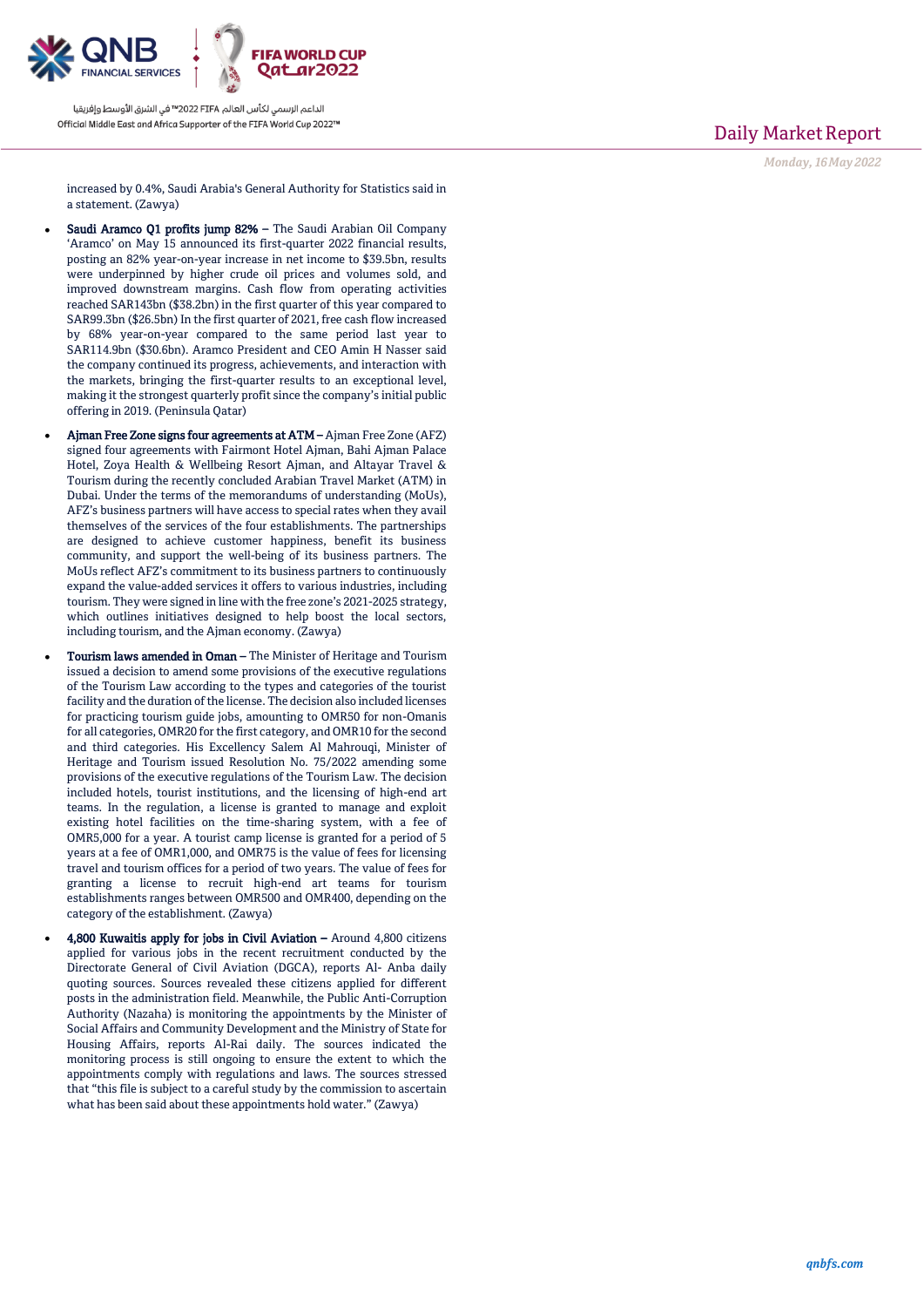

الداعم الرسمي لكأس العالم PIFA™ في الشرق الأوسط وإفريقيا Official Middle East and Africa Supporter of the FIFA World Cup 2022™

# Daily Market Report

*Monday, 16May 2022*

## *Rebased Performance*



#### 2.5% (2.0%) (3.4%) 0.6%  $(0.0\%)$ 3.1% 2.8% (6.0%) (3.0%) 0.0% 3.0% 6.0% Saudi Arabia Qatar Kuwait Bahrain Oman Abu Dhabi Dubai

*Source: Bloomberg*

*Daily Index Performance*

| <b>Asset/Currency Performance</b>    | Close ( \$) | 1D%   | WTD%  | YTD%   |
|--------------------------------------|-------------|-------|-------|--------|
| Gold/Ounce                           | 1,811.79    | (0.6) | (3.8) | (1.0)  |
| Silver/Ounce                         | 21.11       | 2.1   | (5.6) | (9.4)  |
| Crude Oil (Brent)/Barrel (FM Future) | 111.55      | 3.8   | (0.7) | 43.4   |
| Crude Oil (WTI)/Barrel (FM Future)   | 110.49      | 4.1   | 0.7   | 46.9   |
| Natural Gas (Henry Hub)/MMBtu        | 7.78        | 7.3   | (7.5) | 112.6  |
| LPG Propane (Arab Gulf)/Ton          | 124.25      | 0.8   | (2.7) | 10.7   |
| LPG Butane (Arab Gulf)/Ton           | 125.38      | 0.5   | (3.7) | (10.0) |
| Euro                                 | 1.04        | 0.3   | (1.3) | (8.4)  |
| Yen                                  | 129.22      | 0.7   | (1.0) | 12.3   |
| GBP                                  | 1.23        | 0.5   | (0.7) | (9.4)  |
| CHF                                  | 1.00        | 0.1   | (1.3) | (8.9)  |
| <b>AUD</b>                           | 0.69        | 1.2   | (1.9) | (4.4)  |
| <b>USD Index</b>                     | 104.56      | (0.3) | 0.9   | 9.3    |
| <b>RUB</b>                           | 118.69      | 0.0   | 0.0   | 58.9   |
| <b>BRL</b><br>Course Planmhorn       | 0.20        | 1.4   | 0.4   | 10.1   |

*Source: Bloomberg*

| <b>Global Indices Performance</b> | Close      | 1D%*  | WTD%* | YTD%*  |
|-----------------------------------|------------|-------|-------|--------|
| <b>MSCI</b> World Index           | 2,701.33   | 2.3   | (2.2) | (16.4) |
| DJ Industrial                     | 32,196.66  | 1.5   | (2.1) | (11.4) |
| <b>S&amp;P 500</b>                | 4,023.89   | 2.4   | (2.4) | (15.6) |
| NASDAQ 100                        | 11,805.00  | 3.8   | (2.8) | (24.5) |
| STOXX 600                         | 433.48     | 2.6   | (0.7) | (18.8) |
| <b>DAX</b>                        | 14,027.93  | 2.6   | 1.0   | (18.8) |
| <b>FTSE 100</b>                   | 7,418.15   | 2.9   | (0.6) | (9.2)  |
| <b>CAC 40</b>                     | 6,362.68   | 3.0   | 0.1   | (18.7) |
| Nikkei                            | 26,427.65  | 1.9   | (1.3) | (18.3) |
| <b>MSCI EM</b>                    | 1,004.52   | 1.7   | (2.6) | (18.5) |
| <b>SHANGHAI SE Composite</b>      | 3,084.28   | 0.9   | 0.9   | (20.7) |
| <b>HANG SENG</b>                  | 19,898.77  | 2.7   | (0.5) | (15.5) |
| <b>BSE SENSEX</b>                 | 52,793.62  | (0.3) | (4.3) | (12.8) |
| Bovespa                           | 106,924.18 | 2.4   | 1.2   | 11.7   |
| <b>RTS</b>                        | 1,132.23   | (0.7) | 4.1   | (29.0) |

*Source: Bloomberg (\*\$ adjusted returns)*